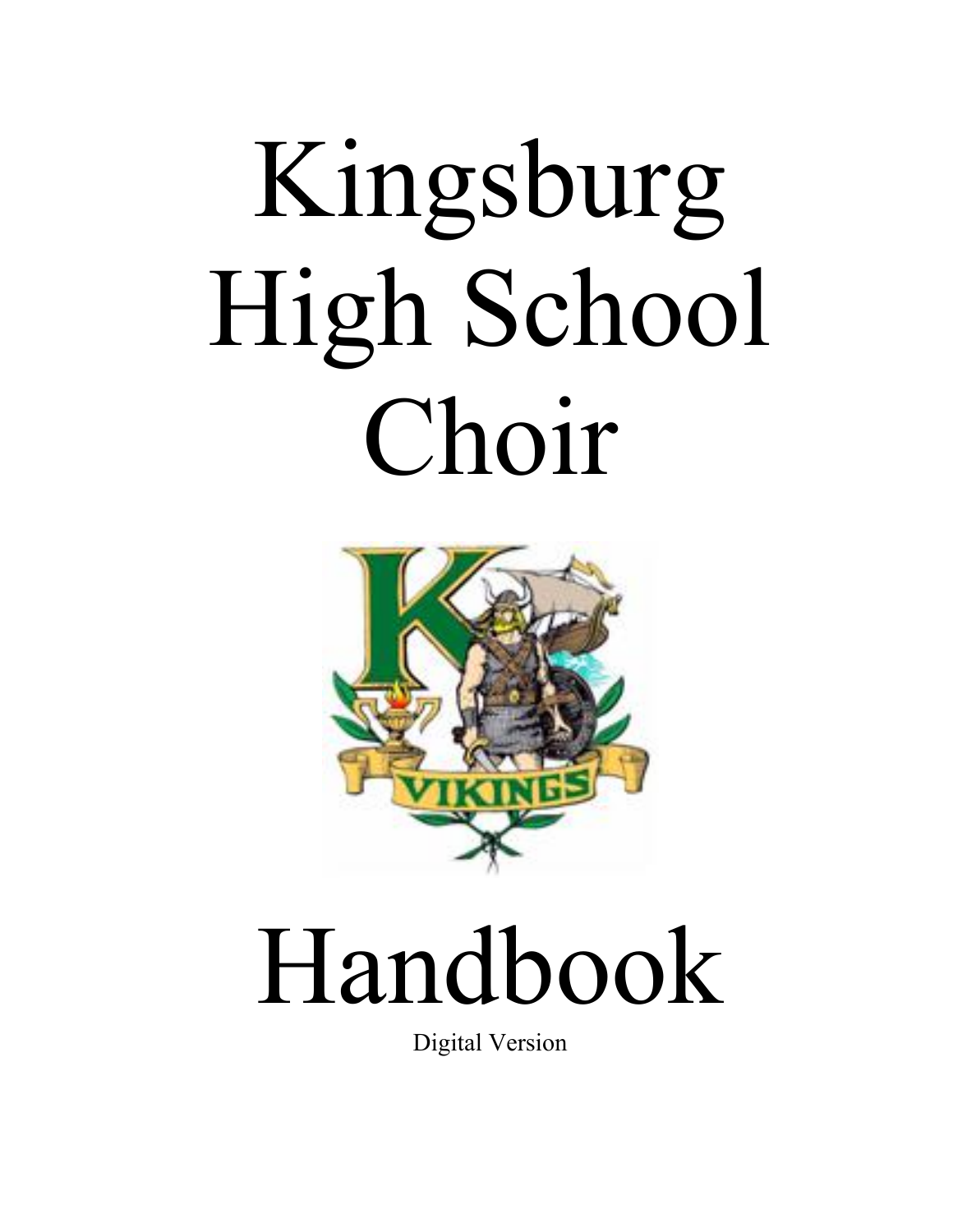Welcome to the Kingsburg High School Choral Department! I hope this will be an enjoyable year for you. I sincerely believe that this year will not only be a year of hard work as a choir, but a year of great fun and excitement.

The Kingsburg High School Vocal Music Program provides an opportunity for students to develop an appreciation for music and encourages the skills and discipline necessary for achieving musical success. Students learn the importance of a cooperative team effort while working with fellow members to accomplish the shared goals of the Women's and Men's Ensembles, Concert Choir, and Jazz Choir.

Students in music have fun meeting new friends and traveling to new and exciting places. In addition, the program challenges students in areas of personal growth and musicianship.

#### **What is a Choir?**

A choir is a group of singing musicians working together towards the common goal of a quality concert or a festival performance. Reaching this goal requires a total effort from each member. Even though this choir operates very much like any team sport there is one exception: in choir *EVERYBODY IS FIRST STRING!* This means that there is no bench for substitutes or "second stringers". Music is the only activity in which everyone performs all the time, and as such is unique in your school activities. The responsibility is great, but the rewards in terms of personal satisfaction are tremendous - and the memories will last a life time.

#### **What Kind of Choirs are there at KHS??**

**Women's & Men's Ensembles**: These groups consist of students who may have had little or no choral experience. The ensembles are open to any students who would like to sing. The goal of these groups is to ready the singer wishing to continue to the next level of ensemble such as Concert Choir or Jazz Choir. Singers will gain this experience and knowledge of the fundamentals of singing, and working together as they acquaint themselves with the art of singing choral music. These ensembles typically perform at the Fall Concert, Christmas Concert, Pre-Festival, and Spring Concert.

**Concert Choir**: Consists of intermediate to advanced singers who have passed the audition at the end of the previous school year or within the first two weeks of the new school year. Students in this group are expected to have a good work ethic and working knowledge of vocal and music fundamentals. In order to ensure that all students can be successful in concert choir, you can also expect to spend a considerable amount of time reviewing and learning these music fundamentals in the first few weeks of school. This ensemble historically performs at the Fall Concert, Christmas Concert, Pre-Festival, FMCMEA Large Group Festival, and Spring Concert. Other festivals and performances might be added as the year progresses.

**Chamber/Jazz Choir**: This audition only group consists of boys and girls who have an excellent knowledge of music and singing. Members of Chamber/Jazz Choir are expected to have an excellent work ethic and working knowledge of vocal and music fundamentals. The performance demand for this ensemble is considerable and is known for its several Dickens Carolers performances during the Holiday season and jazz performances at several vocal jazz festivals especially the Reno Jazz Festival. This group also performs as part of the Concert Choir at the Fall Concert, Christmas Concert, Pre-Festival, FMCMEA Large Group Festival, and Spring Concert.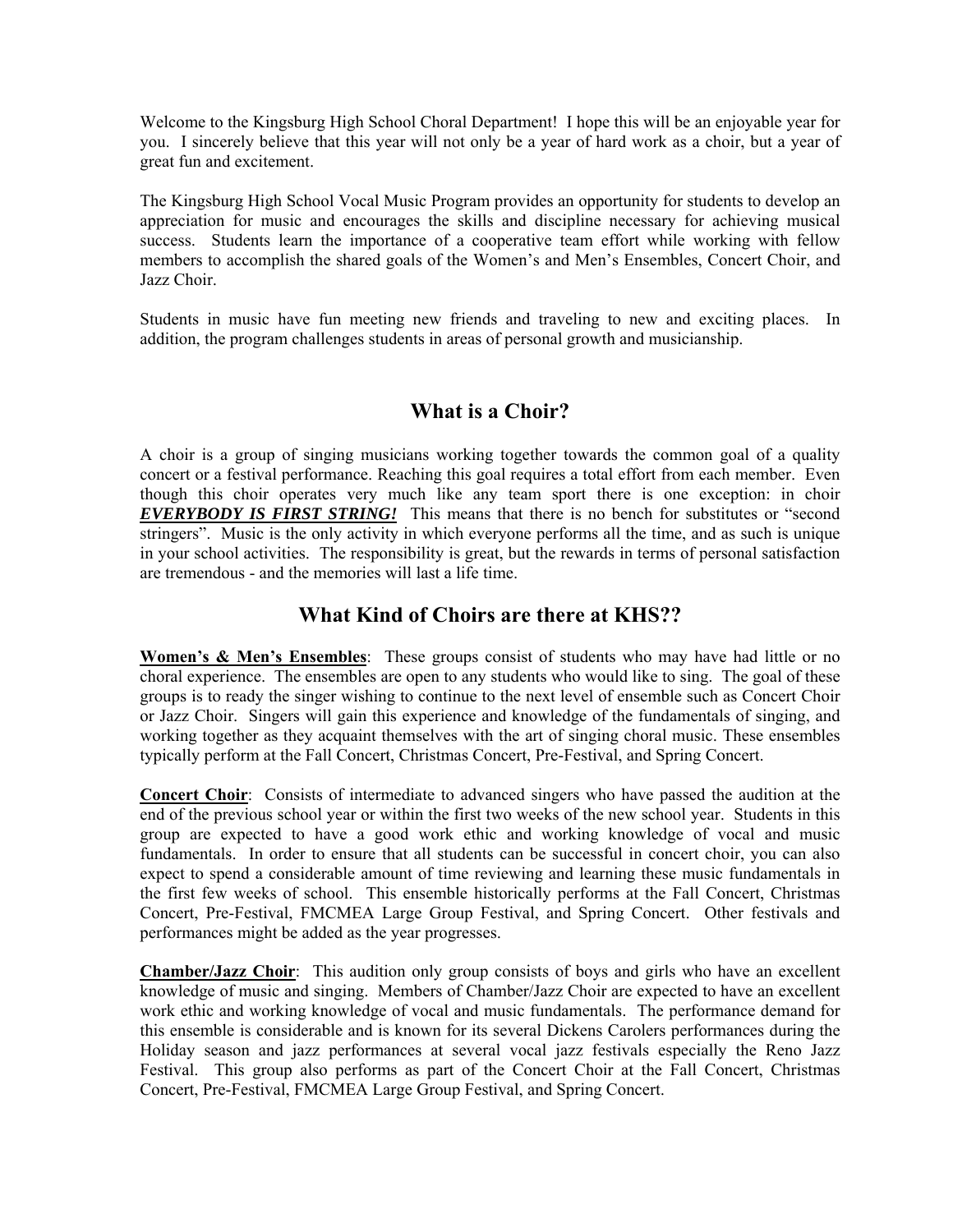#### **Your Responsibility as a Choir Member**

This manual is filled with detailed information telling you what is expected of you and what you can expect in return. It is important that that each member does his or her share if the choir is to function smoothly and successfully, and each member is to get maximum benefit out of his or her choir experience.

Students involved in the choirs of KHS have enjoyed a rich tradition of making quality music over the years. It is because of our quality and reputation that we have celebrated many opportunities such as traveling to Sweden as well as closer to home performing in front of thousands at Disneyland and across the country with performances at the world famous Carnegie Hall in New York.

In the event this is your first time reading this (or maybe it is review for you), I encourage you to pay close attention to the information. It will give you a good picture of what it takes to maintain quality, tradition and excellence.

#### **Responsibility to Ourselves**

We owe ourselves the benefit of proper vocal training and proper practice and lessons. It is important that at all times you avail yourself of proper vocal use and training. This is accomplished by knowing your voice and the best possible use of it. You will be exposed to the correct use of your voice for singing and speaking and it will be important that you use the techniques learned daily to ensure a lifetime of good voice. You are also highly encouraged to take private voice lessons. Rehearsal time at school can only teach you at a moderate level. *The KHS Music Boosters will pay up to \$30.00 per month of your private lessons.* You have the primary responsibility for learning and contributing your talent to the group.

#### **Responsibility to the School**

The school district provides the necessary setting and facilities for our performances. The Music Boosters are responsible for many large purchases. We then have the obligation to use these benefits to educate ourselves at the highest possible level and to provide the best possible performances for the school, community, and citizens of our area. This means that you agree to give some of your free time for the entertainment of others. It also means that you are willing to take the proper care of all equipment owned by the school and music boosters. In the event that you are responsible for damage to equipment that requires repair or replacement: all costs associated with this will be your responsibility. This includes but is not limited to sheet music, concert outfits, instruments, sound equipment, computers and furniture.

#### **Responsibility to Each Other**

Getting along with each other in our complex society is indeed a difficult task all by itself. You have the obligation and responsibility to respect the rights of others. Antisocial behavior will only breed the same from others. Excessive talking, rumor, bad manners, are all examples of antisocial behavior. Both on the risers and off – treat others as you wish to be treated.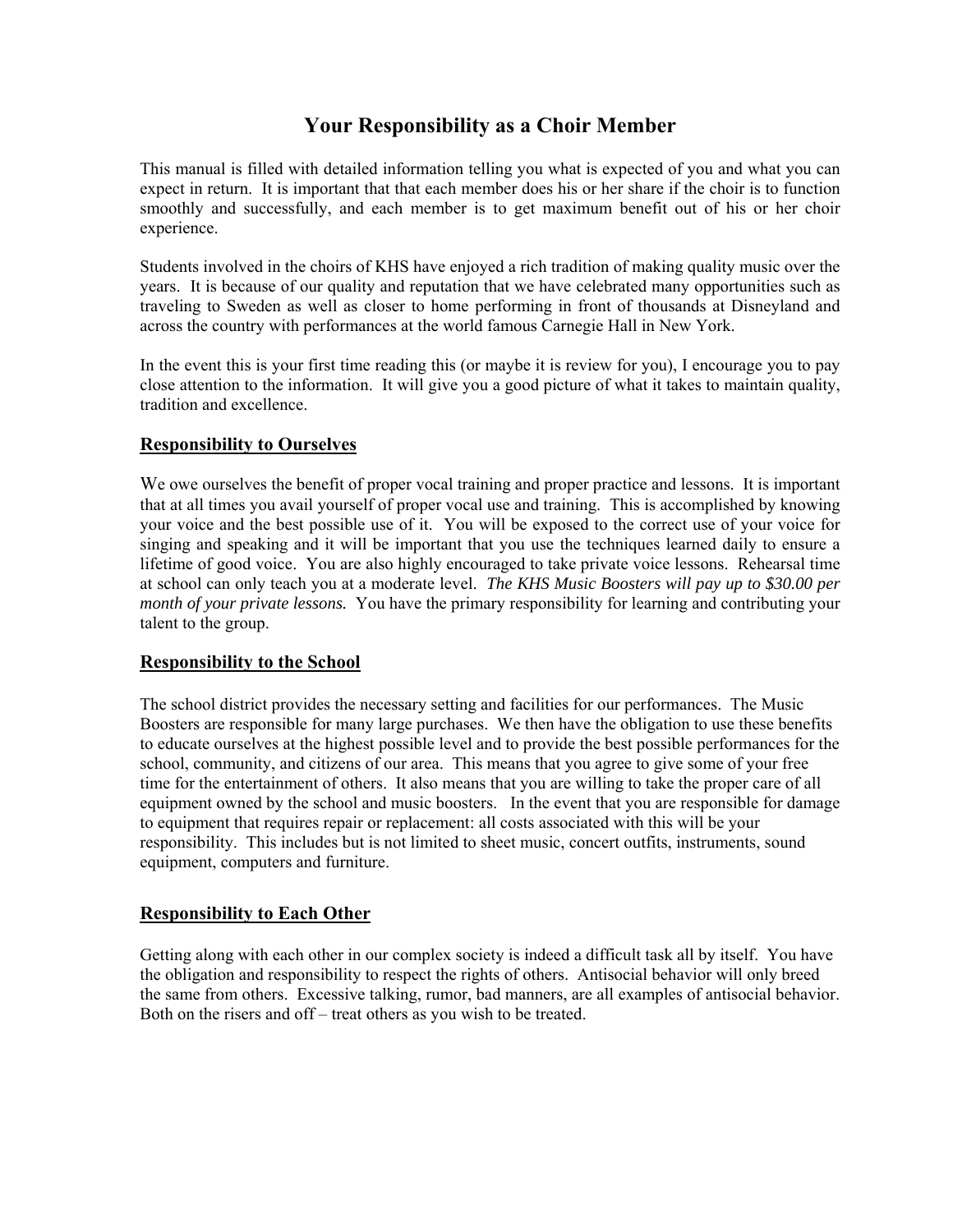#### **Responsibility for Promptness and Commitment to the Program**

These are two essential facts vital to the success of our choir. Many times we are leaving the area to perform. It is obvious that if you are late, you are left behind. YOU MUST arrange your schedule so you are able to honor your commitment to the performing groups.

#### **Remember –**

#### **To be early is to be on time –**

#### **To be on time is to be late –**

#### **To be late is unthinkable.**

#### **Financial Responsibility**

While we receive some financial support from school funds, it is not enough to support the program to the extent that the community and the members expect. Therefore all choir students are responsible for some fundraising events each year. It is reasonable to expect that each member participate equally in these projects or donate an amount of money equal to the profit that would be generated had he or she participated. We have a very active, supportive booster organization. We ask that your parents join this group and help with its activities.

#### **Responsibility for Attendance**

In accordance with KHS administrative philosophy students who have school related conflicts with scheduled performances must make a choice as to which function to attend. Every attempt made to ensure that KHS Music events do not conflict with athletic or other school events. However, in the event a conflict does arise it is extremely important that each choir student knows the expectations as described in detail in the grading policy.

#### **It is impossible to "make up" a performance…**

#### **… other members carry an extra burden because of someone else's**

#### **…inconsideration and poor planning.**

As a student member of the **KHS Performing Arts Department**, please understand that the **performance** is the culmination of everything you've worked so hard at during the year. It is therefore essential to your fine arts education that you experience the **performance** of your art.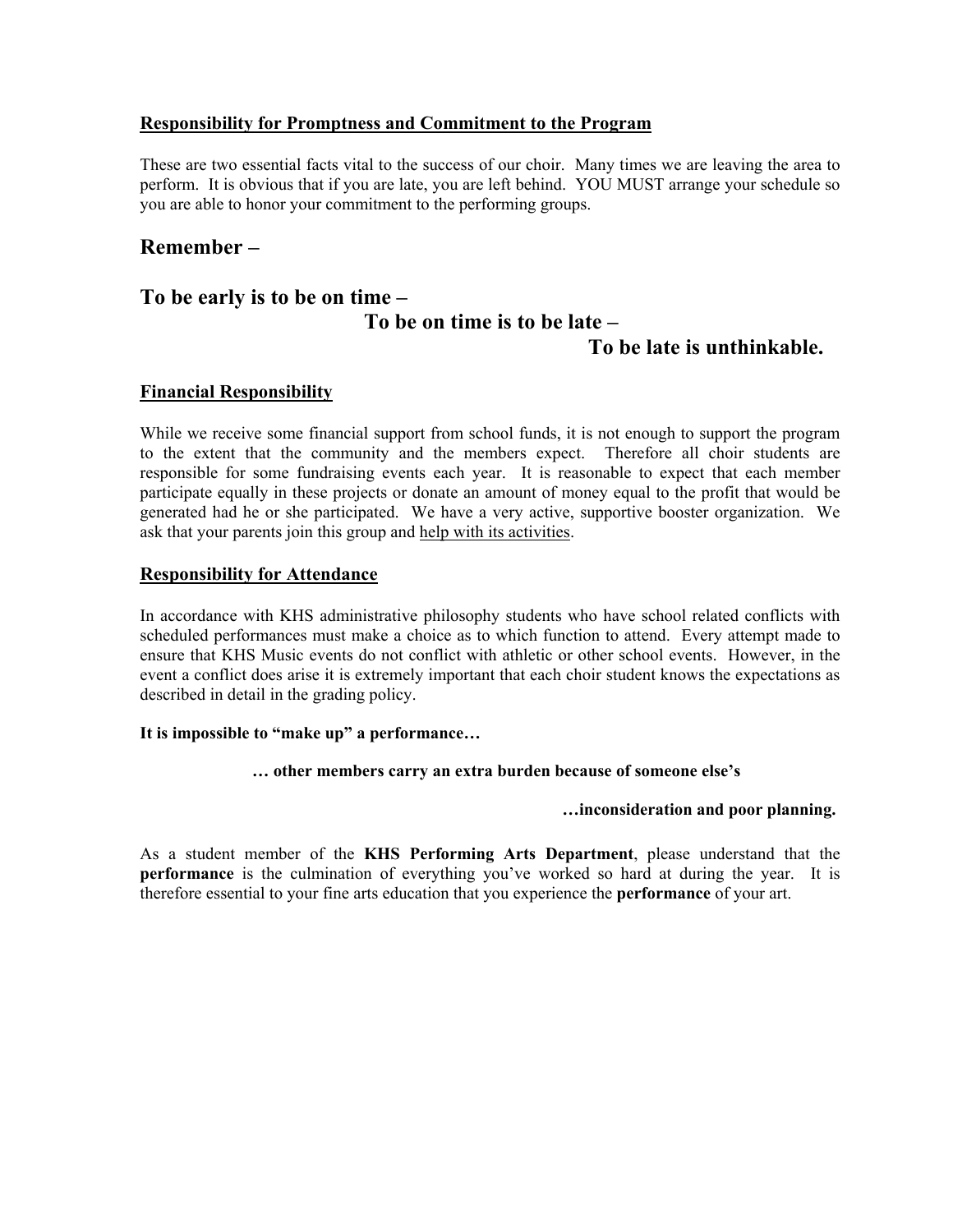## **Rehearsals**

Daily rehearsal is where we will spend 95% of our time as a choir. It is therefore expected that all students will participate fully in all aspects of rehearsal including warm-ups, theory lessons, sightreading, sectionals (both group and individual), and ensemble practice.

The following elements make up the daily rehearsal procedure for all KHS Choirs.

#### Entering Class, Choir Warm-ups and Announcements:

- 1. Enter the choir room with a great attitude. The choir room is one location where you can set all the issues you might be facing that day at the door and truly make music for awhile.
- 2. Put all backpacks and other items will be kept against the wall to the right of entering room just under Mr. Mynderup's office window.
- 3. Cell Phone is off or on silent tucked away in your backpack (NO EXCEPTIONS)
- 4. Get your music folder from the assigned location or your backpack and take your seat.
- 5. Make sure you have all of the music and a pencil at the beginning of rehearsal.
- 6. Get your chair from one of the stacks and place it in the area you have been assigned. Sit only in your assigned spot.
- 7. Check the white board at the front of the room for important announcements and dates to remember. Being informed is very important to being successful.
- 8. No talking during the morning bulletin.
- 9. Warm-ups will be both physical and vocal in nature with the intent of getting you the singer to be prepared for the musical tasks demanded during that rehearsal. Several things will be accomplished during the warm-up period;
	- a. Vocal chords will be warmed up to avoid stress or possible damage to them.
	- b. Concepts of proper vocalizing and choral technique.
	- c. Concepts in music theory.

Everyone is expected to participate fully in choir. Warm-up time will include everyone even if you are feeling under the weather that day. Talking and non-participation is not acceptable and will result in the forfeiture of rehearsal points.

#### The Process of Rehearsal:

This is the time after the warm-up period and is where we begin or continue learning a piece of music. Probably the most boring and mundane thing that can happen in a choir rehearsal is the daily continued "plunking" out of notes and rhythms. This process is known as "rote" and is proven to be the slowest way to learn anything. The purpose of rehearsal is to take the ink written on the page and turn it into a beautiful sounding piece of music. Rehearsal is valuable and time spent there must be efficient and productive.

The following is a list of rehearsal "do's and don'ts" for all successful KHS choir students.

- Gum, food, and drinks\* *are not allowed* at any time.
- \*Students may only drink bottled water in the classroom.
- Check your music folder to see that music scheduled for rehearsal is in order. Missing music, announcements, or homework should be reported to your section leader at once.
- Sheet music you receive is the property of the school and is to be treated as such. It is expected that you will treat school property with respect. Do not roll it into a tube, etc., as it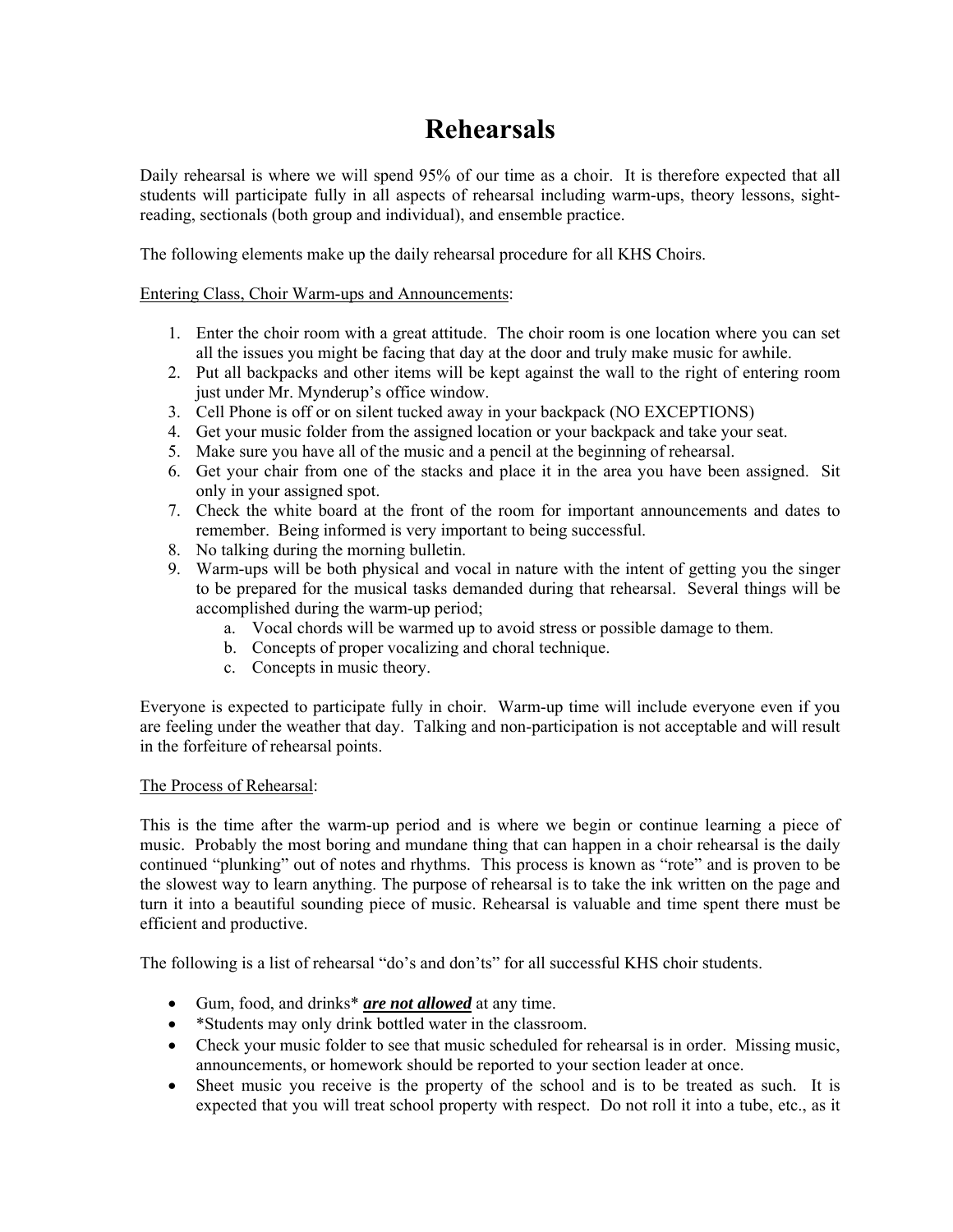damages it. Damaged or lost music that has been assigned to you will be replaced at current publisher rates by you.

- Make sure you have a pencil (and not a pen) to mark your music.
- Wear clothing that will allow you to maintain good singing posture. Do not cross legs. Keep both feet squarely on the floor at all times. When standing stand straight and always support.
- Talking should stop immediately when Mr. Mynderup begins rehearsal.
- There is no such thing as a dumb question when it comes to learning music, so ask away!!  $\circledcirc$
- Should Mr. Mynderup be called from the rehearsal, Mrs. Assisi or a student director will continue with the rehearsal.

#### Rehearsal Efficiency and Sectional Rehearsals:

The rules and regulations outlined so far are not meant to make choir "not fun" but rather increase the enjoyment level for each member in the process of making music. Therefore it is important that the following guidelines be followed by all choir members.

- 1. Students engaged in the music making process from start to finish will find maximum enjoyment while learning.
- 2. Talking should stop or be kept to a minimum during the rehearsal process. Believe it or not most students don't to hear your constant chatter…rather only the sounds of beautiful music.
- 3. Be an active participant at all times. It's a lot more fun to be in charge of your personal performance…don't let the other singers "carry" you. Have confidence in your ability.
- 4. Rehearsal is full of stops and starts. This is to fix things. It's not a time to start to chatter. Doing this does not allow you to know what to fix which leads to making the same mistake twice. This is unacceptable in a group striving for excellence.
- 5. Mark in your music with a pencil at all times. These markings will help you remember the things Mr. Mynderup wants you to do in that spot.
- 6. If you are arriving late to or have to leave early from rehearsal please do so quietly.

Sectional rehearsals and practice recordings are learning tools that are effective for learning music quickly. Mr. Mynderup will schedule time for each section of the choir; soprano, alto, tenor, or bass to go to a pre-determined location in the room or practice rooms to work on their part. The practice recording is a pre-recorded track with your part played on piano or another instrument and a demo choir much softer in the background. This method of learning has been proven to be very efficient and allows each member to quickly learn their part. The main function of the practice recordings is to learn notes and rhythms very quickly. It is not intended to teach musicality. That will be done when all the notes have been learned.

The following guidelines are to be strictly adhered to for group sectionals.

- 1. A student leader will be assigned to lead the sectional. Their job is to stop and start the practice recording as the rehearsal progresses. It is not the leader's responsibility to urge a member to participate. This is your job.
- 2. All students in the sectional should be completely engaged in the process and refrain from socializing as this obviously wastes time. Students not participating will forfeit rehearsal points for that day.
- 3. Students should focus on working out the musical problems the section is experiencing…not just sing through the song once and move on... no learning is happening this way.
- 4. Each student should work toward the goal of musical independence meaning that although you can sing your part with the group, you should be able to do it on your own just as successfully.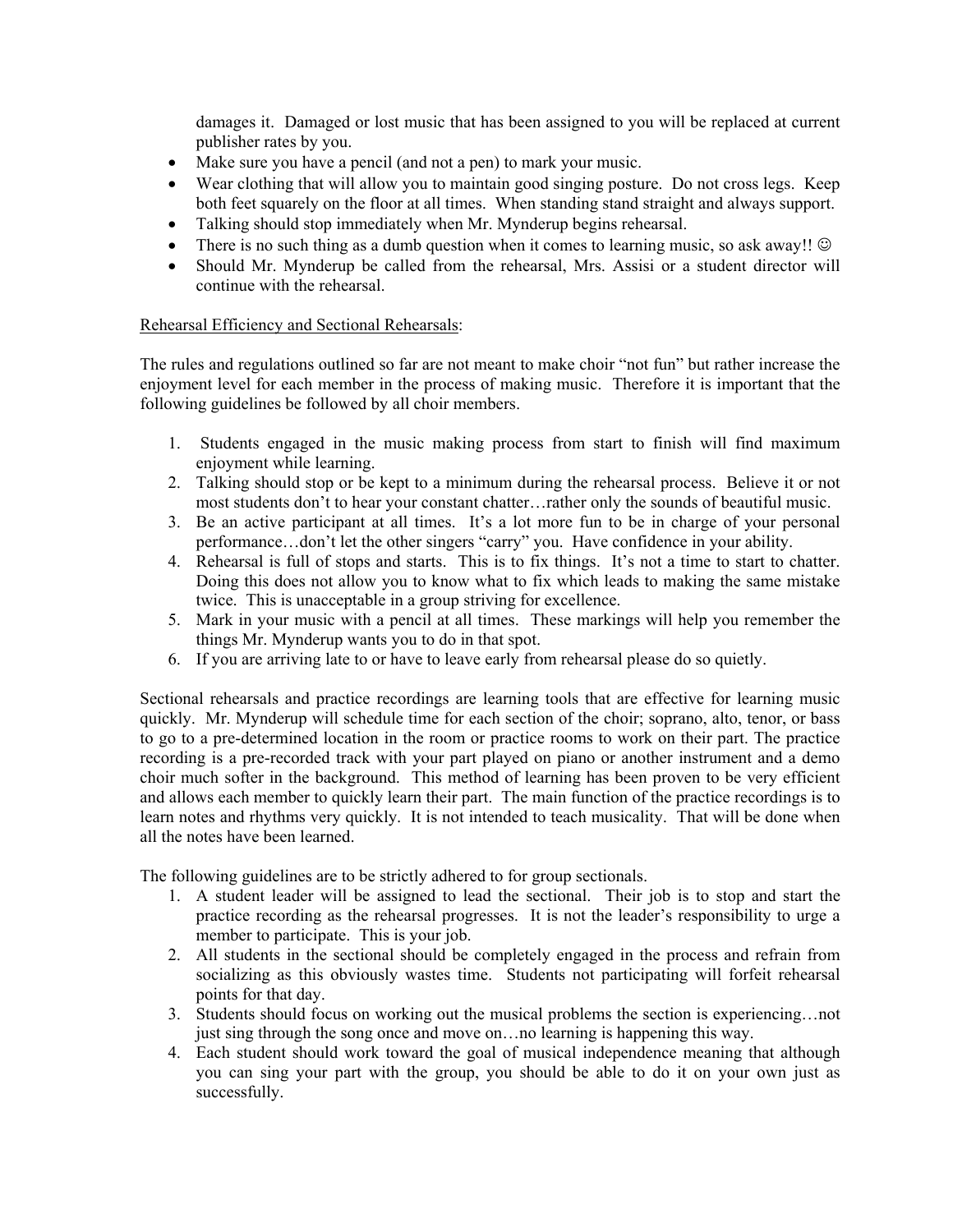#### Practice Recordings:

- 1. Use them!! They don't do any good sitting on your laptop unused.
- 2. If you have an issue with the playback please let Mr. Mynderup or Mrs. Assisi know ASAP so it can be fixed.
- 3. Make sure you are listening to the correct practice track…nothing worse than learning the wrong part.

Of course there is no substitution for utilizing your own ability to read music to learn quickly. Music is like any language. If you know what the symbols and words mean on the written page, you will have a much more successful time learning your music quickly. Just think how it would feel if you were expected to read a paper completely written in French and you had no knowledge of French words…you might feel a bit lost.

Cell Phones: We all have one (for the most part) and they are a big part of our lives. However they are a distraction during rehearsal. Review the page titled "Rehearsal" a few pages back for reminder of the choir policy about cell phones\*\*. KHS Admin policies with regards to cell phones will be strictly adhered.

\*\*Smart Phones will be used occasionally in choir rehearsal for part recording and vocal testing. This has proven to be an extremely efficient tool in class. Mr. Mynderup will instruct you when it's ok to retrieve your cell phone for this use.

#### End of Rehearsal:

You are responsible for putting your music away in the correct slot or your backpack. You are also responsible for stacking your own chair. You are also responsible for picking up anything on the floor that was not there when you first entered the room. The ensemble will not be dismissed until the room is completely cleaned and ready for the next class.

#### **Concert Music**

Choosing the correct concert music for an ensemble takes a lot of time. Music is chosen for its educational or historic value. It is also chosen for its entertainment value. Music is also with regard to difficulty level and appropriateness based on the ensemble. So it is impossible and impractical to find music that will please the many personalities that make the choir. While it is my hope that you like the music, it is not a deal breaker if you don't. My main expectation is that you refrain from judging a piece of music until you've learned it thoroughly. Only after you learned a piece of music well can you make a judgment call as to its quality. Complaining also only serves to downgrade the overall morale of the choir.

You are responsible for the care of each piece of music checked out to you. Please take extra care not to lose it. Do not damage it by rolling it up in a tube or marking it with ballpoint or felt-tip pen, or rip the edges or covers off. Students who have lost or damaged music will be billed at current publisher replacement costs.

 Before rehearsal begins make sure you have your music only. Do not ever just randomly take someone else's because you don't have yours. Once you receive your music it should be placed in your department issued music folder or a binder.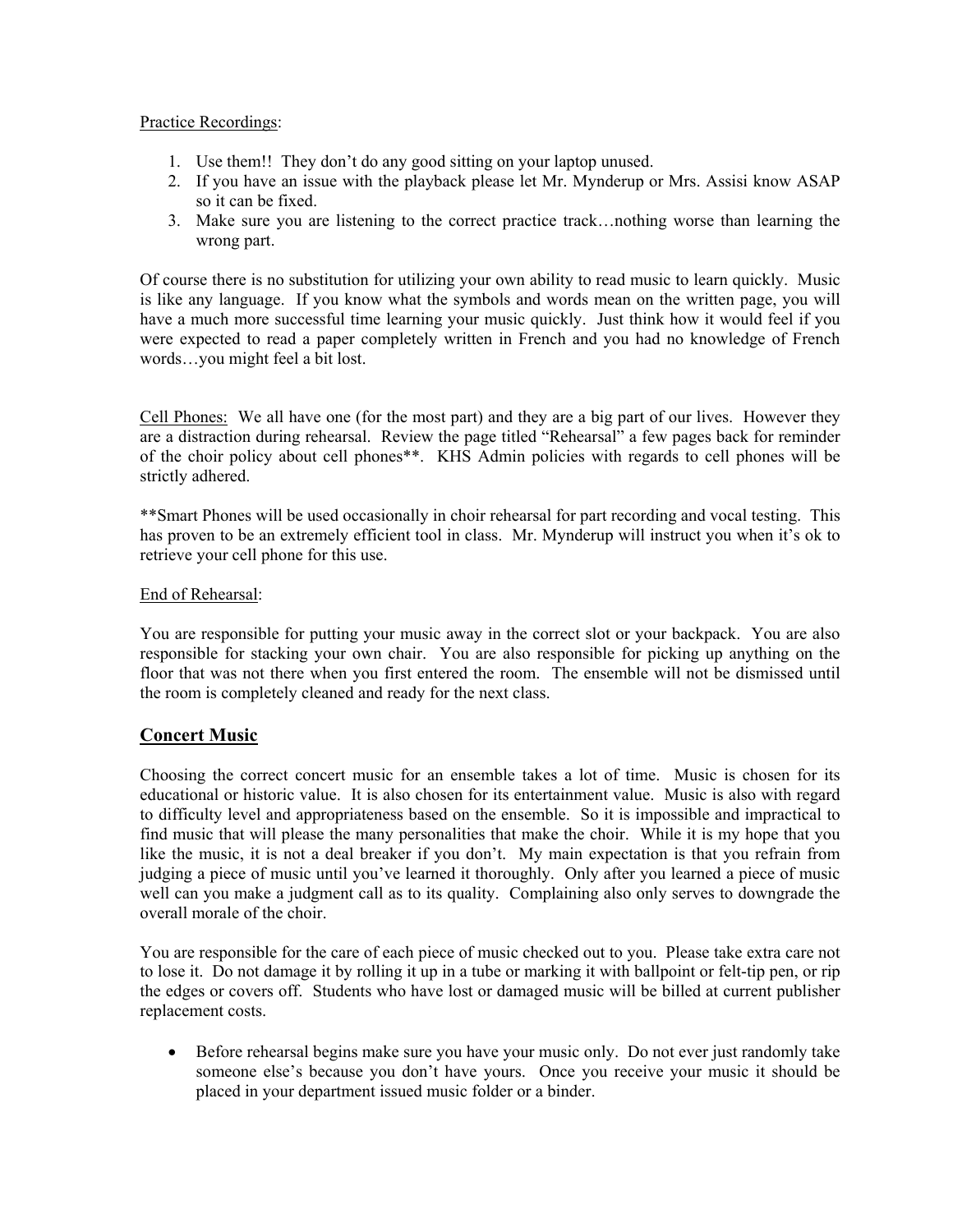- Taking your music home to practice is always allowed and recommended. However you must be sure to bring it to the next class. Students who habitually forget to bring music to class are unable to rehearse properly and will therefore be given an alternate assignment to complete.
- All marks in the music must be done with a pencil.

#### **Part Assignment and Seating**

Each student will be assessed vocally during the first or second week of school. The purpose of this assessment is for Mr. Mynderup to get know each singer and their voice. Although this may seem a little scary at first I hope you will be able to relax and do your best. I really get excited at the abundance of new talent that comes into the choir each year.

After the vocal assessment I will be able to determine what your comfortable vocal range is; how high and low you can sing. I will also be listening to each student and their ability to match pitches played on the piano. Your seating in the choir will be determined after everyone is assessed. Careful consideration is given to the seating of each individual singer according to voice quality, ability, etc. Singers are also placed in order to create optimal balance and sound of the choir.

Seating can change only by the director if the overall sound quality of the choir or student behavior proves to be unsatisfactory. If you have questions or concerns about your individual seating assignment, please see Mr. Mynderup individually outside of class.

## Music Department and Room Equipment

KHS Choir students should feel quite privileged with the quality of environment and equipment that has been built or obtained on their behalf. We enjoy a beautiful facility that was built using funds voted by our community. The choir room is a large room able to accommodate a large choir. The music department has three practice rooms for student use.

Choir Room: The choir room is your room to rehearse each day we meet. It is also a place you can "hang out" if you so desire and you are always most welcome to stop by and visit Mr. Mynderup. I always enjoy your company. It is important though to keep the facility clean at all times. Please be good stewards of the room and throw away any trash you may have and make sure you always put your music and chair away.

Choir Equipment:

- 1. Piano the piano is off limits to students unless Mr. Mynderup or Mrs. Assisi gives permission to use it. Simply ask to play it and usually your request is granted. However, do not bang on the piano keys or do anything that could possibly damage it.
- 2. Sound System the choir sound system is very expensive and is completely off limits to all choir students unless you have been trained in the proper care and use of it. This includes but is not limited to the speakers, mixer, microphones, and cables.
- 3. Choir Library System The choir library houses many song titles obtained over the years. Some are very old and some are very new. Do not go into the library and take out a tune unless you secure permission first. It is also very important to make sure a song is put right back where you got it from.
- 4. Music Cabinet the music cabinet is where you will keep your music and pencil safely and securely. A slot and number will be assigned to you. Each day make sure you retrieve your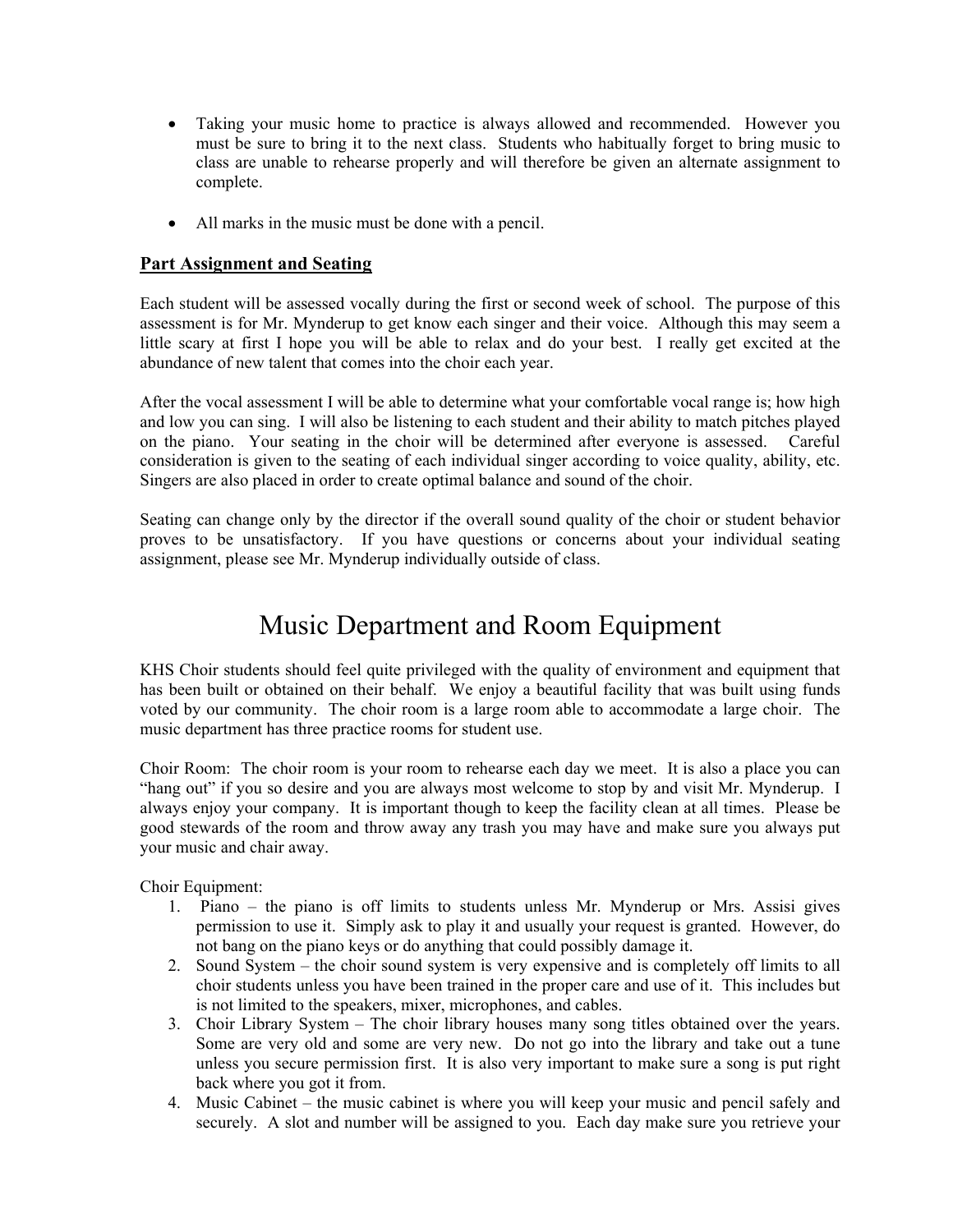music from the correct slot and return it there at the conclusion of rehearsal. DO NOT TAKE anyone else's music or pencil…these are not yours.

5. Visual Media Cart – Currently house a projector and stereo system. You are never allowed to hook up your media player and play music without first asking Mr. Mynderup or Mrs. Assisi.

Practice Rooms are for students practicing their music. They are not intended to be used as a lunch room or social place. Practice rooms are to remain clean at all times. Lights must also be on anytime a student is occupying them. Students can easily lose the privilege to use the practice room for not treating them properly.

Band Room: The band room is off limits unless it is used for a sectional rehearsal location. Choir students are not allowed to "hang out" in the band room. Students may use the water fountain but only for getting a drink. Interfering with a band rehearsal is never allowed. All equipment i.e. drums, percussion equipment, etc. are off limits at all times…no exceptions.

## Concerts and Festivals

Concerts and festivals are the culmination of all the rehearsing and work we have done. It is for this reason that these events are a big part of your final quarter or semester grades. Think of them as part of your final exam in choir. It is expected by your participation in the KHS Choirs that you attend concerts and festivals. Most concerts and festivals are already scheduled so please refer to the attached choir calendar included with this packet. The in-class calendar and daily announcements will also serve as clear reminders of an impending concert or festival. Be sure to write all dates on you calendar at home so there will not be any confusion as a date draws near. In some instances such as Dickens Carolers dates are not posted until the event draws closer. I try to make a point of not scheduling anything without at least two weeks notice.

#### **Concert and Festival Outfits - Tuxedos and Black Gowns**

All concerts and festivals are considered formal unless otherwise announced. We try to present a formal, dignified appearance at our concerts. The following guidelines should be followed when wearing concert clothing.

The choir outfit i.e. robe, tux, gown, jazz outfit, choir t-shirt is the symbol that identifies us as KHS Choir and is our uniform. It is important to look respectable at all times while in our uniform.

- In the public eye, being in full uniform is required at all times.
- Tuxedos, gowns and jazz outfits and choir t-shirts will be kept with the student at home.
- Students are completely responsible for the care of their choir outfit, and will be required to replace any part of the outfit should it be lost or damaged during the time it is issued to them.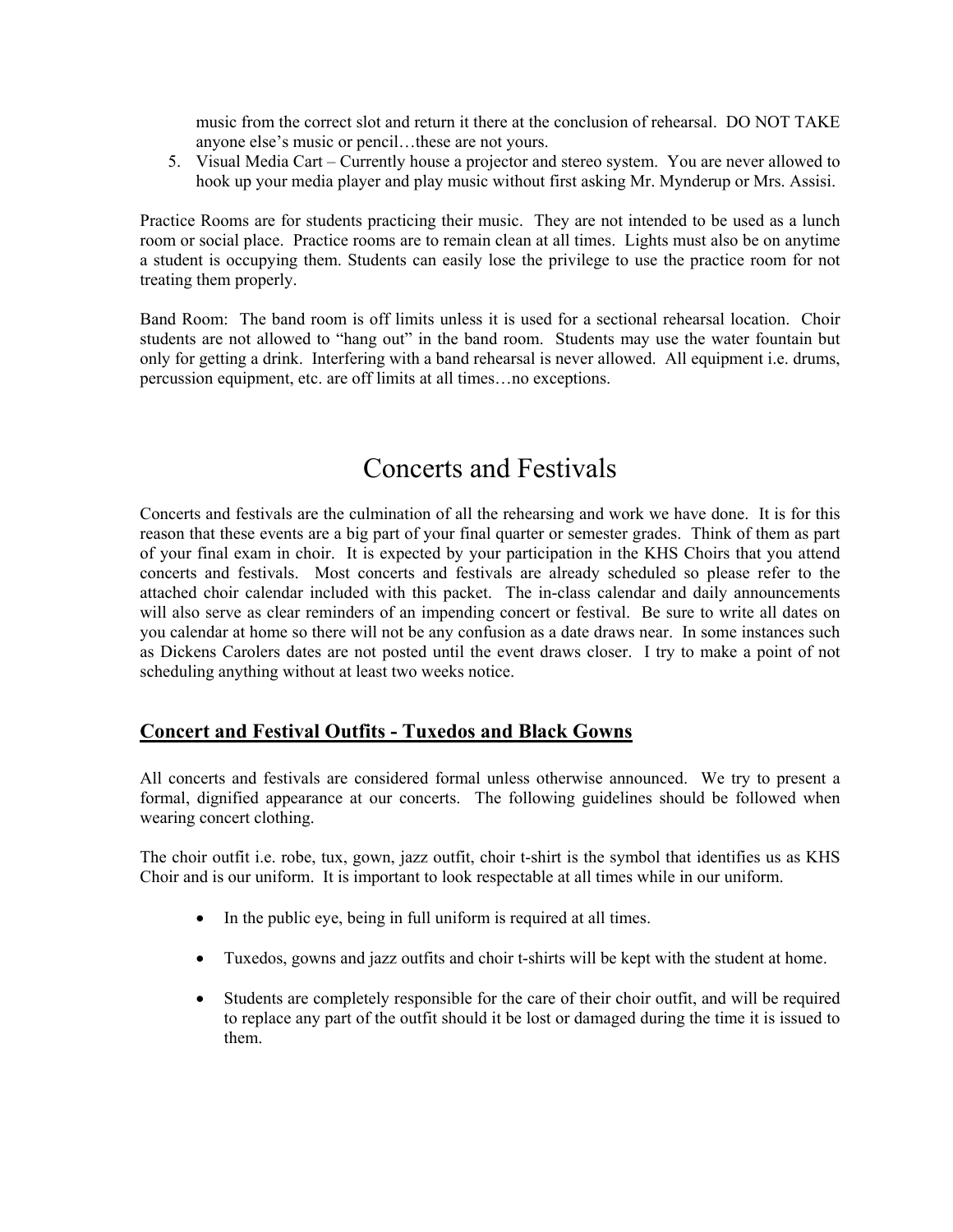The official choir outfit can change from year to year depending on availability. But the following are basic guidelines for students and their respective ensembles.

Department Provided:

- 1. Concert Tuxedo Includes black pants, black jacket, white wing-tip tux shirt, cummerbund/bowtie or vest/bowtie.
- 2. Concert Gown available in a variety of sizes starting at 0 up to 26 (only in even numbers)
- 3. Dickens Carolers For Jazz Choir only during the Christmas season.

Student Provided:

- 1. Black KHS Choir T-Shirt\* (\$10 \$15)
- 2. Black KHS Jazz Choir Polo Shirt\* (\$30)
- 3. Shoes (see below for what is accepted and what is not)
- 4. Non-tuxedo pants for wear with choir t-shirt, jazz polo, etc.
- 5. Special "Theme" oriented Spring Concert T-shirt (\$10-\$15)

\*These are items are purchased by the student and are therefore the sole property of the student. A student can either pay outright for a shirt or fundraise, or a combination of the two.

Sizes and orders for the black choir t-shirt and jazz polo will take place during the first few weeks of school.

**Jazz Choir-** Besides the outfits described above jazz students will wear a formal (individually chosen) "jazz" outfit as well as a more casual one. At events such as Columbia festivals jazz singers will wear the Jazz logo green polo shirt and khaki pants. A more detailed discussion will occur in class the first week of school.

### **Money Matters**

Unfortunately being a member in the KHS Choirs is not free. The many festivals, outfits, and trips we might participate in all have a cost. Each choir member is expected to participate fully in all fundraisers when they are scheduled. After all each student is the direct beneficiary of the funds earned. The two advantages obviously are (1) the added \$\$ with which the choir has to operate and (2) the satisfaction from each member of contributing extra time to the music program other than class and rehearsal time. Students who might not want to participate in fundraising have the option of paying directly for their portion of the cost of the program or event.

All students will be expected to take part in the each tier of fundraising as explained below.

- 1. **Department Wide**: The Annual Crab Fest is our biggest fundraiser that benefits the entire department by providing funds for the everyday expenses such as music purchase, festival fees, outfits, cleaning, instrument repair, etc.
- 2. **Department/Student Benefit**: The Rick Helm dinners fall in this category. Students are expected to sell as many dinner tickets as they can. The Music Boosters will typically set a minimum (6) that will benefit the general music booster fund. Any tickets sold above the minimum the students will realize the full profit from each ticket sold.
- 3. **Trip Specific**: These fundraisers i.e. cookie dough, poinsettia sales, etc benefit the student 100%. It's not impossible for a student who really works hard to pay off a trip by these fundraisers.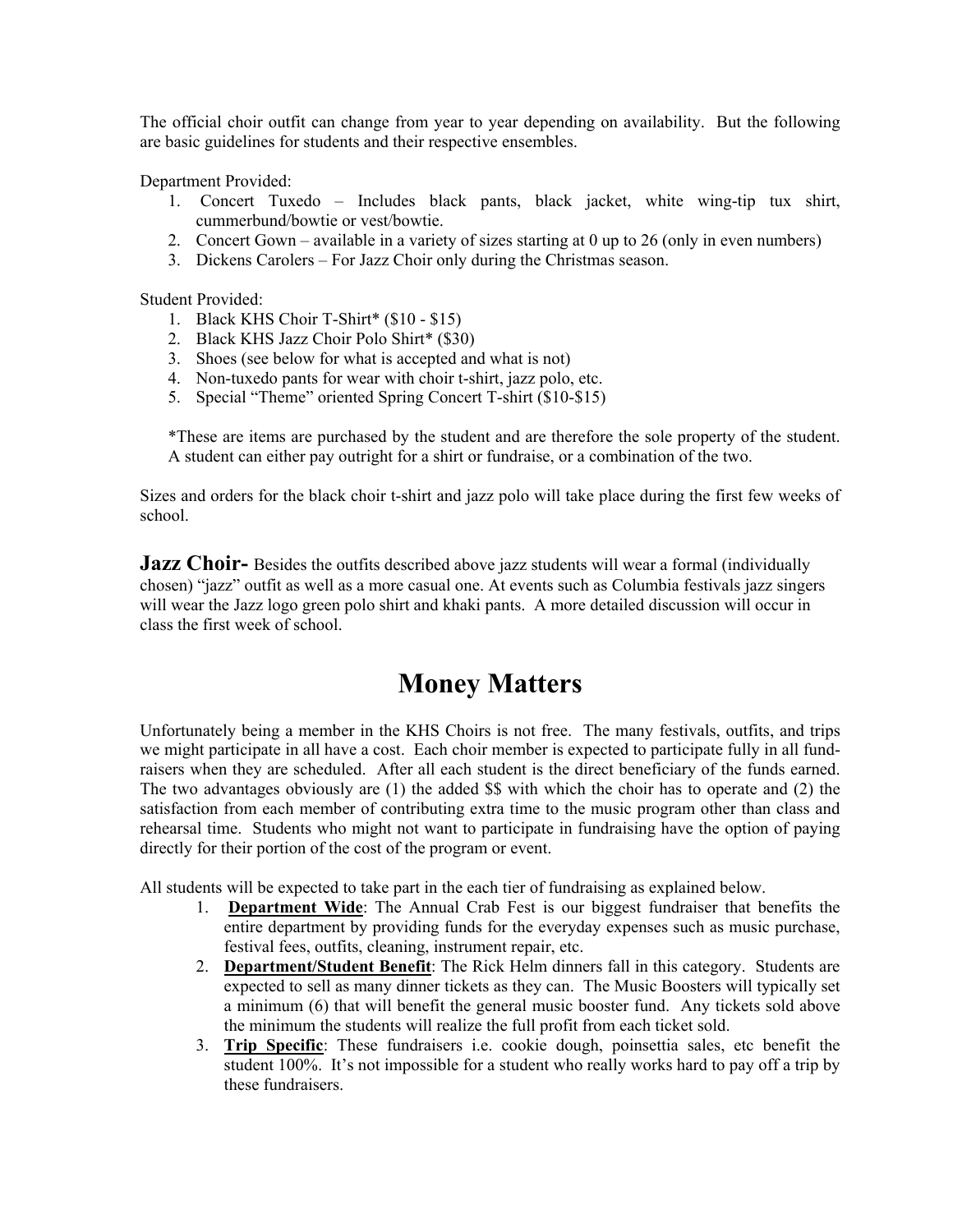Most payments for trips, fundraisers, fees are made to the **KHS Music Boosters**. So checks will usually be made payable to **KHS Music Boosters**. However on a few occasions payment may need to be made to the KHS ASB office through Mrs. Lund. In either event clear instructions will be given to both students and parents so payment can reach the right party. All money and forms including parent acknowledgement, permission slips, and unsold tickets (for any event) should be deposited in the deposit box located at the entrance of the choir room. Please make sure your name is clearly marked on all items before making your deposit. Also make sure you deposit your items in the correct slot for your class and period. Mr. Mynderup is not responsible for items that are not marked correctly or clearly. And please make sure all money is sealed in an envelope with your name clearly marked on the outside.

## **Travel**

One of the many memory builders from being in choir is the chance to travel and see the world (at least outside of Kingsburg). Choirs of the past have had the privilege of traveling to Sweden, New York, Reno, and even as close as Disneyland and San Luis Obispo. Travel is a privilege given to choirs and members that demonstrate a continual drive towards excellence. To ensure a quality trip experience for all the following rules and regulations will be strictly enforced.

- If you are late, you are left behind.
- You are to be on your best behavior at all times. Remember you not only represent yourself, but your choir, school and your community.
- Listen to and follow directions given by Mr. Mynderup or any chaperone the first time.
- Be sure you have packed the correct performance outfit.
- Students must report to all designated meeting spots on time.
- If travel is overnight no boy may cross the threshold of a girl's hotel room and no girl may cross the threshold of a boy's room.
- All school rules apply.
- A student who demonstrates behavior problems that cannot be resolved by Mr. Mynderup or supervising adult may lose their trip privilege with the parent being contacted to make arrangements to bring their student home early.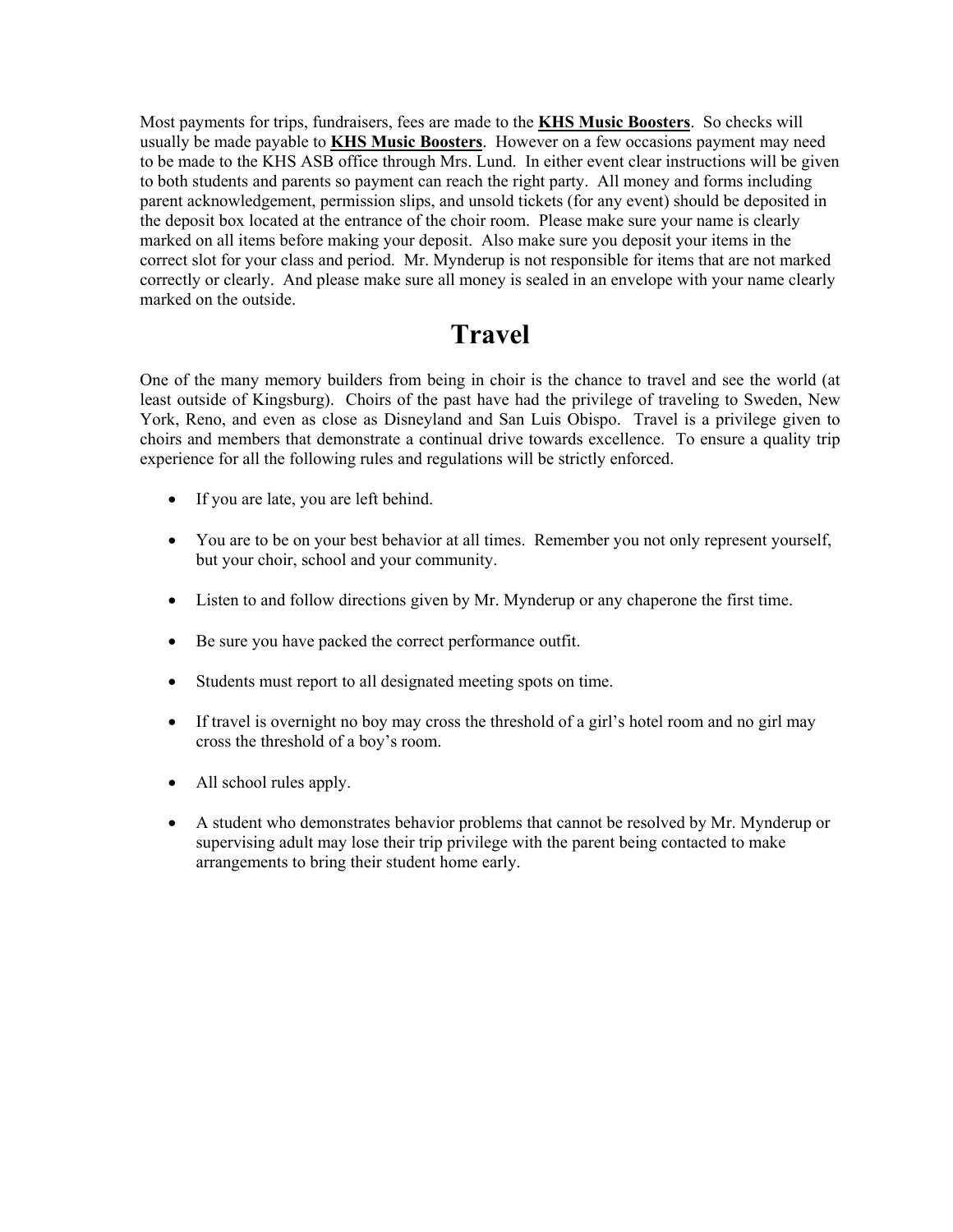## **Choir Awards**

At the end of each year, during our final spring concert in mid May, recognition is given to choir students who demonstrate exceptional musical and leadership abilities during the year. The following is brief description of the award and reason for giving it:

**National Choral Award:** Given to the senior who has excelled in all areas: musicianship, attitude, leadership and dedication. This award is accompanied by a scholarship.

**Louis Armstrong Jazz Award:** Given to the senior who has shown the greatest achievement in the area of jazz. This award is accompanied by a scholarship.

**Choir Director's Award:** Given to the senior who possesses a high level of musicianship and leadership abilities and has maintained an exemplary attitude.

**Outstanding Senior, Junior, Sophomore, & Freshman:** Given to the member of each class who has been a model for their peers in terms of musicianship, attitude, attendance, and leadership.

**Special "Humorous" Awards:** These are given to students that have had a special and unique impact on the choir for the year. They are meant to be fun and hopefully provide a good chuckle or laugh at our spring concert.

**Block 'K' Awards:** Given to all members that have been in choir at least three years (6 semesters)

Four Year Awards: Given to seniors who have been in choir all four years (8 semesters).

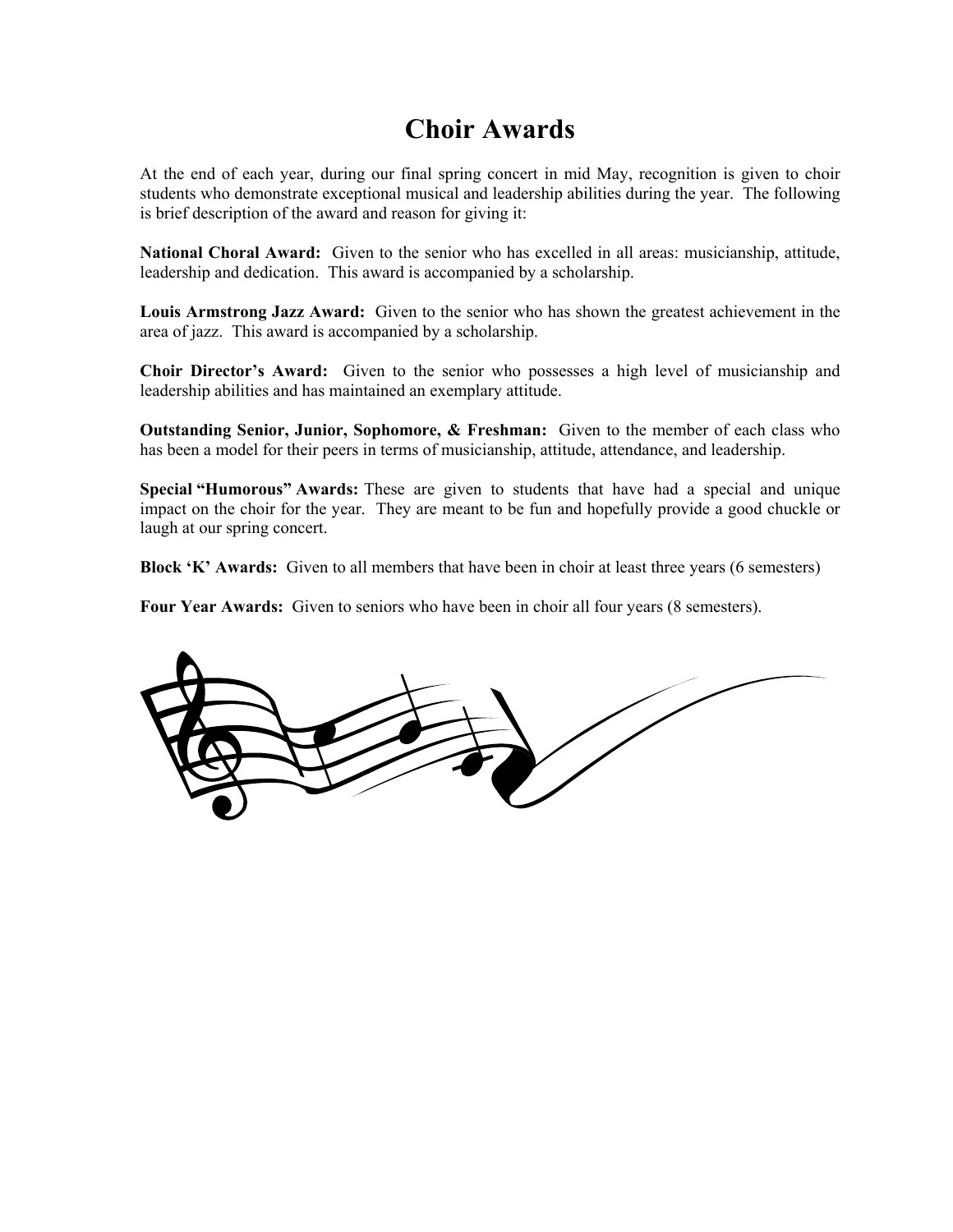## **Music Boosters**

The purpose of the **KHS Music Boosters** is to promote and support the activities of the music students and performing groups of the Kingsburg High School Music Department. The Music Boosters promote and encourage:

- Musical excellence in the program
- Teamwork and cooperation in all activities
- An environment of mutual respect and dignity
- The communication of the exceptional quality of the program to the community at large.

#### **Communication – How Parents Stay Informed**

The music directors and the Music Boosters organization have set up the following procedures for communicating information to all members:

**Telephone Committee –** is used to remind members of monthly general meetings, as well as provide information on all major events throughout the year.

**General Meetings –** of the Music Boosters are held on the second Tuesday of each month at Kingsburg High School in the choral room. In addition to conducting the business of the organization, a large segment of the meeting is devoted to providing information on various events and activities. The directors are present as well. Attendance at general meetings is encouraged. Meetings are held on the dates listed on the event calendar at 7:00 p.m. Students of parents attending a monthly booster meeting will receive extra credit towards a quarter or semester grade.

**Music Students –** are given detailed performance schedules and other information by the directors. Parents should ask their students to see any fliers that are sent home.

**rmynderup@kingsburghigh.com** is definitely the best way of communication with the choir director.

…and don't forget to like us on Facebook!!

facebook $\Box'$ 

Kingsburg High School Music Boosters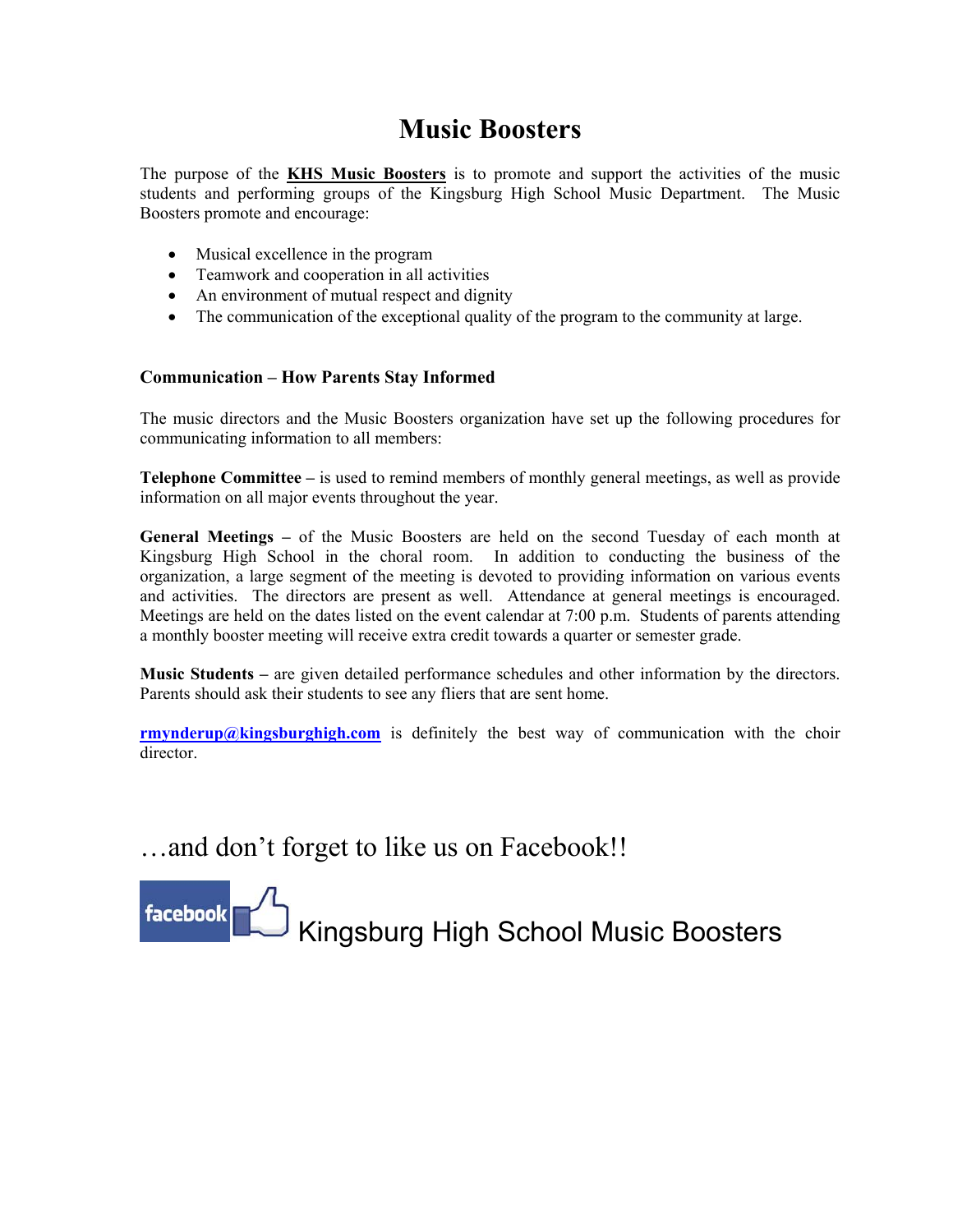## **Grading Policy**

#### **Grading for the KHS Choirs is broken down into 4 separate categories**

Rehearsal Points - 40% Homework - 15% Vocal/Written Tests - 15% Concert/Festival Attendance - 30%

#### **Rehearsal Points: 40% of total grade**

*Each choir student begins each rehearsal day with 10 points, which is equal to an "A"*. Rehearsal points will be taken away for conduct detrimental to the rehearsal process and for not following the guidelines stated in this manual. The following is a partial list of reasons a student may lose daily rehearsal points.

- -2pts for gum, food, and drink other than bottled water in rehearsal.
- -2pts for talking without permission while the director is at the podium.
- -8pts for coming to rehearsal without proper materials i.e. music, pencil, homework binder.
- -5pts for mistreatment of school equipment.
- -1pt for unnecessary disturbance in the choir room at any time.
- -1pt for using equipment without permission of the director i.e. piano, stereo, sound system, etc
- -3pts for unexcused tardiness.
- -10pts for missing a rehearsal (excused or unexcused) \*see Rehearsal Attendance below.

**Cell Phones** – refer back to earlier discussion under "Rehearsal".

**Rehearsal Attendance**: A student with either an excused or unexcused absence from any daily or special scheduled rehearsal will earn a zero points for that rehearsal resulting in an F for that event. Students with "excused" absences can reclaim their lost rehearsal points by signing up for a make-up time on the posted weekly schedule. Schedules are make-up times for absences only from the previous week. Further explanation will be given in class.

#### **Homework: 15% of total grade**

Students in all choirs can expect some homework. Time will be given in class for the completion of homework assignments. However, a student that needs more than the allotted time who may take their work home to complete it. It will be due the very next class time.

Homework may also come in the form of informational documents pertaining to a music department event that is coming up. Many times the student only needs to take the document home to share with his/her parent and have that parent sign a verification that they've seen the information and have it returned by the student by the given due date.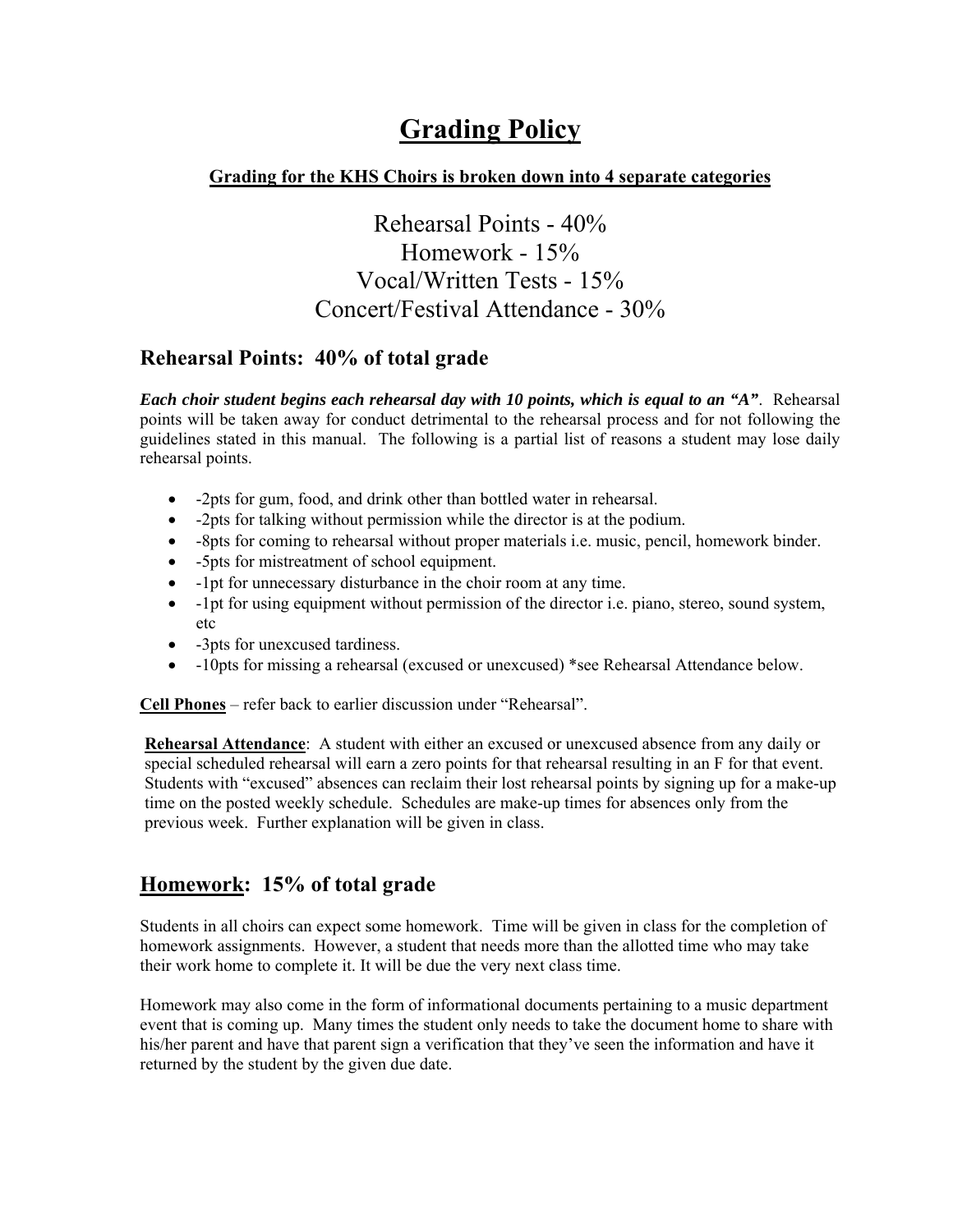#### **Vocal/Written Tests: 15% of total grade**

Students can expect a vocal test at least once prior to a major performance event such as the fall, Christmas, and Pre-festival concerts, as well as scheduled festivals. The vocal test evaluates if the student is learning his or her music. Each student will sing in a quartet and be recorded into a multitrack recording system. Aural evaluation includes singing the correct part, rhythms, pronunciation (for foreign language songs) and articulation, as well as correct use of dynamics, and intonation (singing in tune). Written tests will be given from time to time in order to assess each student's progress with what's being taught in class relevant to singing skills, music theory and history.

#### **Concert/Festival Attendance: 30% of total grade**

*Note to students and parents: Due to the nature of choir this section of grading can sometimes seem confusing, especially to students new to the choir experience. Because of this I have tried to be as thorough in my explanation. If you find you still have questions or concerns regarding concert or festival grading please contact me directly at 897-1439.* 

Each choir is scheduled to perform in the public and in some type of educational arena in which the culmination of several week's work will not only be put on display, but also evaluated. It is therefore expected that each singer attend every function that is scheduled for his or her specific group. For this reason a student who attends a concert or festival and follows all of the expectations and etiquette rules will receive **100 points** for that performance which is equivalent to an A. Students failing to attend a concert or festival will receive **0 points**, or the equivalent of an F. It is important to understand that when any student misses a performance it only serves to downgrade the entire group's overall performance ability and will not allow the **true ability** of the choir to flourish.

#### *How does missing a concert or festival affect my grade?*

An **unexcused** absence from any performance will result in an F for that performance and a 30% reduction in your quarter or semester grade. Below are some sample excuses that are not acceptable for missing a performance. They include but are not limited to:

- No one in my family would give me a ride to the concert.
- I had to baby sit at the last minute.
- I did not have the proper concert clothes.
- American Idol was on and I just couldn't miss it.
- I didn't learn my music anyway.
- I'm on Academic Probation and can't perform anyway. (See guidelines below)
- My dog ate the shoes I was going to wear and I didn't want to wear my black tennis shoes because that was only pair close to what I could wear, but because Mr. Mynderup stated in the concert outfit rules that black tennis shoes were unacceptable I didn't want to take the chance of getting a lower grade, and that's why I didn't come to the concert.

*If you miss a scheduled concert or festival* to attend a KHS or non-KHS sponsored event the following guidelines must be followed in order to maintain your grade in choir.

 Clear the absence **in advance** with Mr. Mynderup by submitting a written note or a phone call from your parent/guardian no less than two weeks in advance of the concert date. *Important* – No student regardless of age may clear his or her own absence.